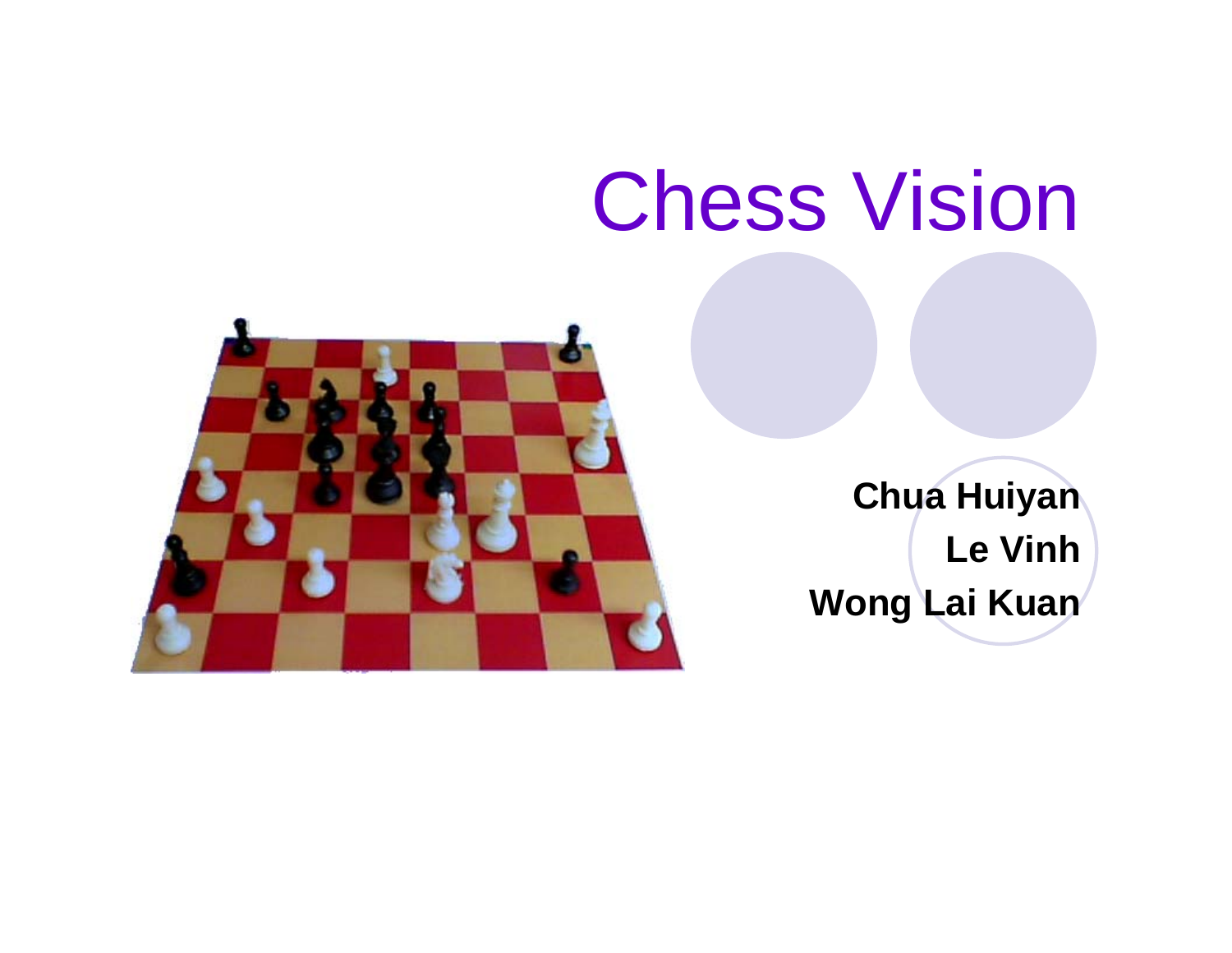## **Outline**

- $\bullet$ **Introduction**
- **Background Studies**

#### **• 2D Chess Vision**

- { **Real-time Board Detection**
- { **Extraction and Undistortion of Board**
- { **Board Configuration Recognition**

#### **• 3D Chess Vision**

- { **Board Pre-Calibration**
- { **Extraction and Undistortion of Board**
- { **Board Configuration Recognition**
- **Problems Encountered**
- **Conclusion**
- Reference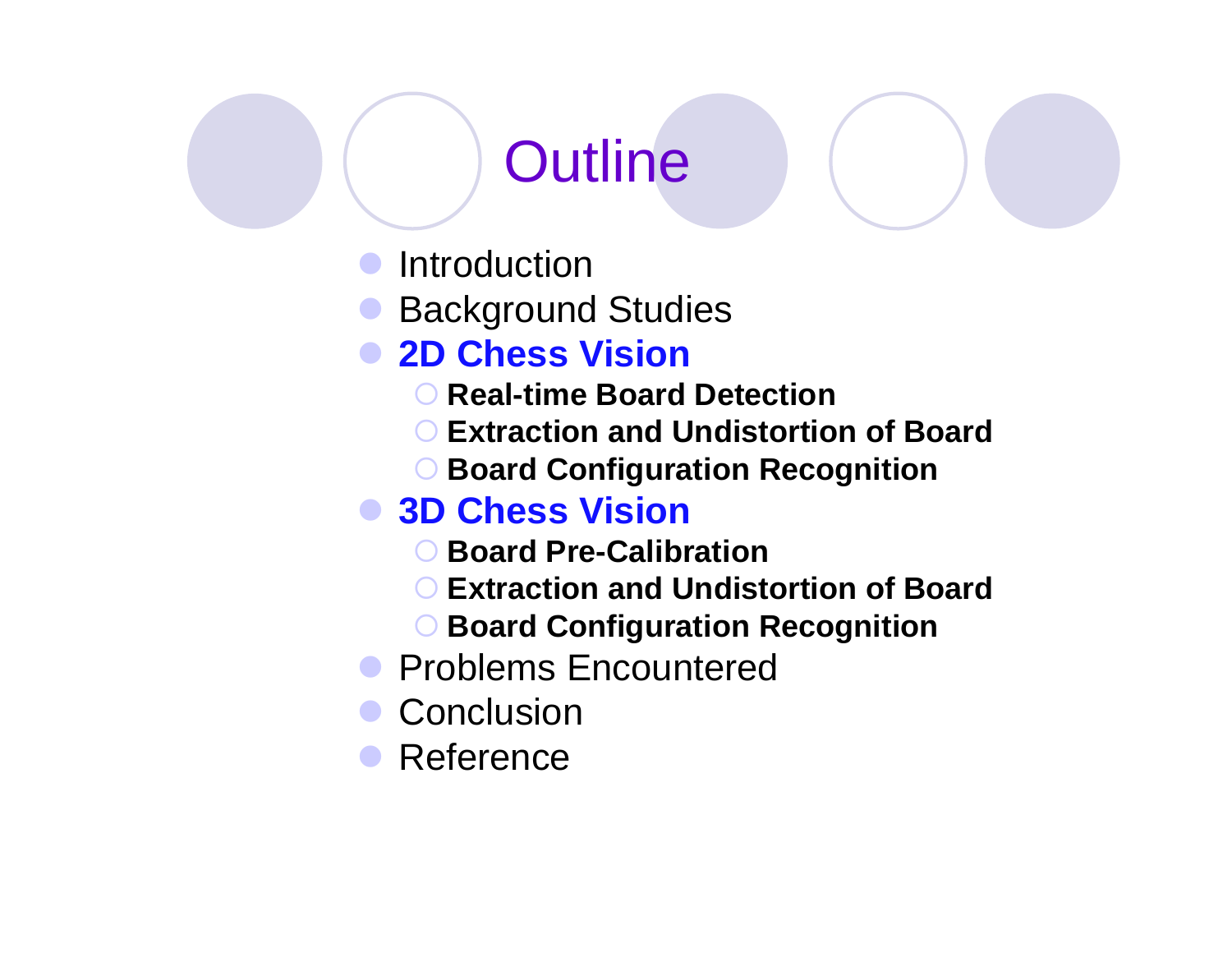# Introduction



#### $\bullet$ Main Objective:

**O Real time recognition of perspective distorted chess** board configuration.

#### • Our achievement:

- **O Real-time recognition of the configuration of a 2D chess** board that can be moved or rotated anytime.
- **O Real-time recognition of the configuration of a 3D chess** board that is pre-calibrated.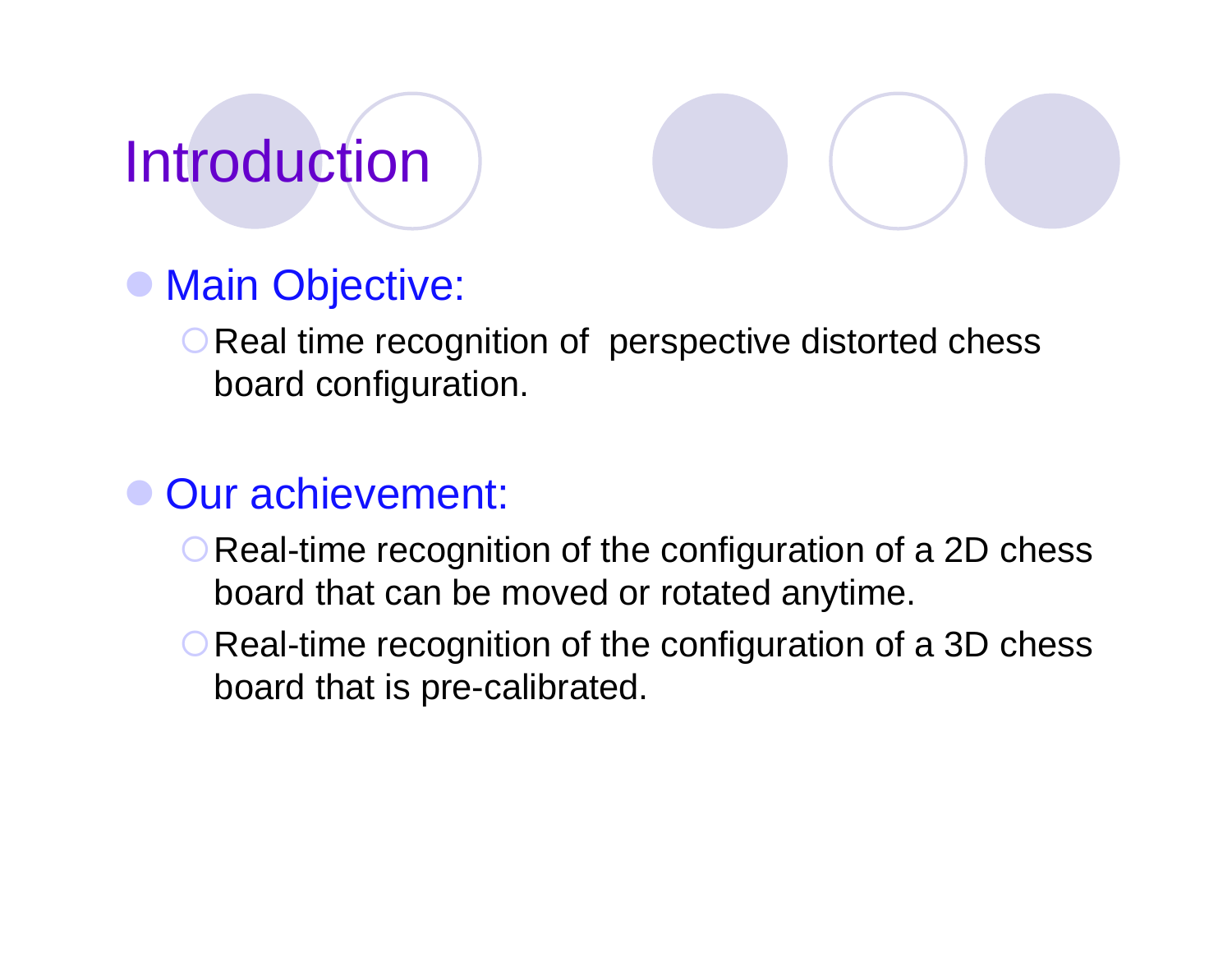# Previous Work

- $\bullet$  To simplify the problem, previous chess vision algorithms [1, 2] have the following constraints / assumptions:
	- Camera is mounted directly on top of the board
		- $\triangleright$  Minimal perspective distortion.
	- ◯ Stationary chess board
		- Allow pre-calibration of chessboard.
	- O Clean / plain background
		- **Enable easy chessboard corner detection.**
	- $\bigcirc$  Known initial configuration
		- Configuration of the previous board configuration can be used to assist in determining the next board configuration.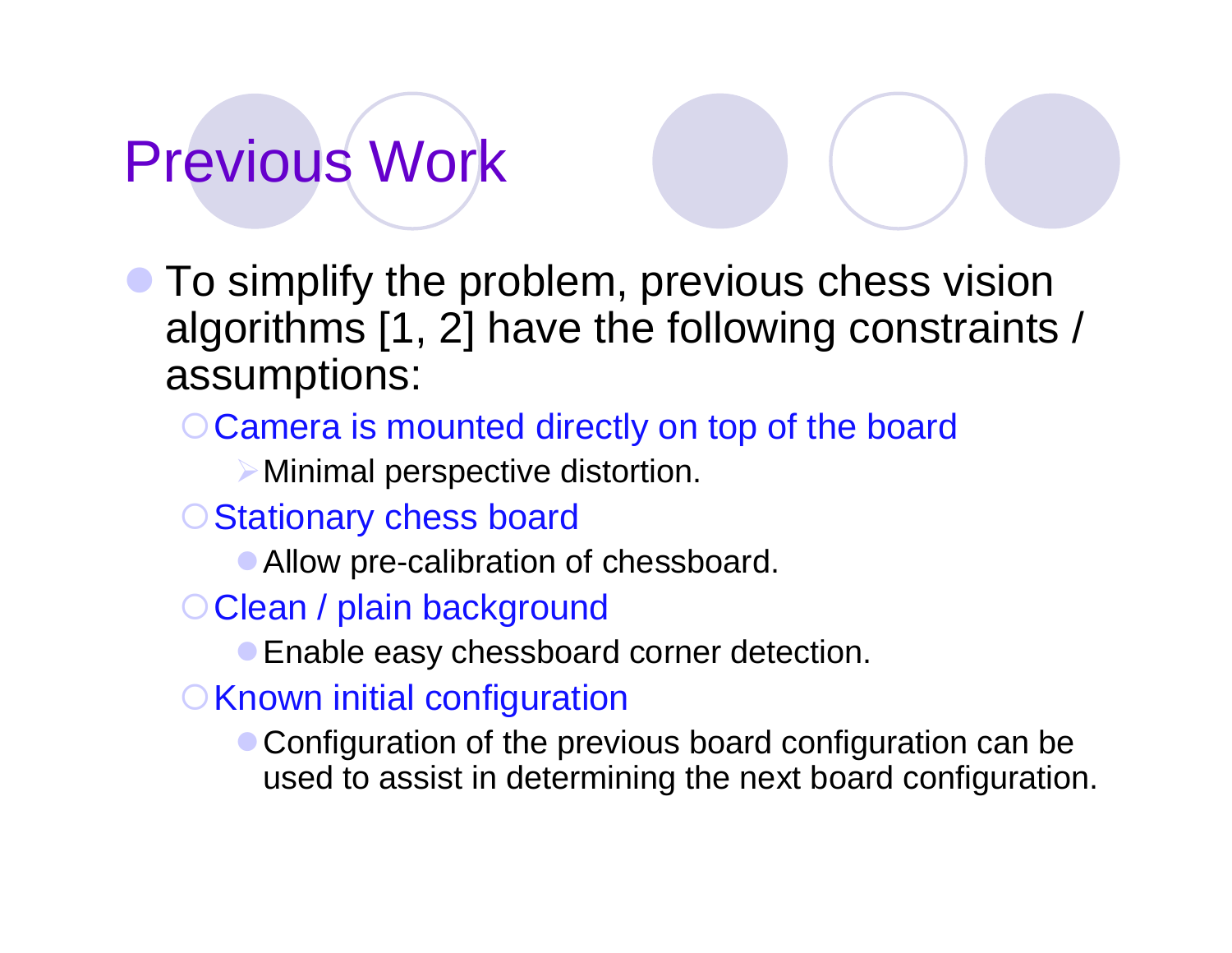# Challenge of our project

#### $\bullet$ 2D chessboard recognition

- {Camera / board position and orientation can be changed in real-time.
	- Requires real-time tracking of chessboard corners and calibration of chessboard.
- {Unknown initial configuration
	- Allow any initial configuration that will be determined in real-time.
- $\bullet$  3D chessboard recognition
	- {Camera mounted on a perspective view
		- Occlusion of chess pieces.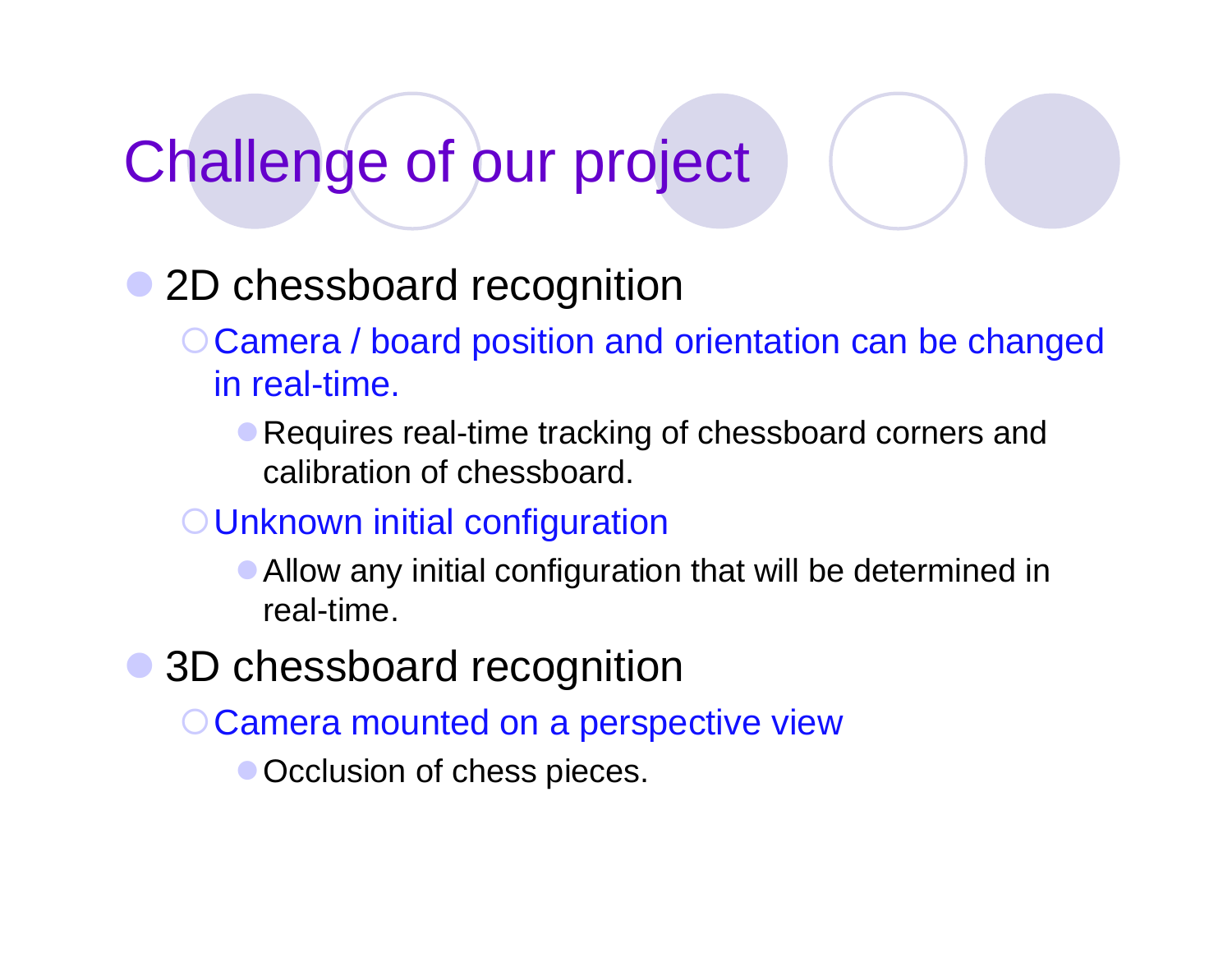# 2D Chess Vision

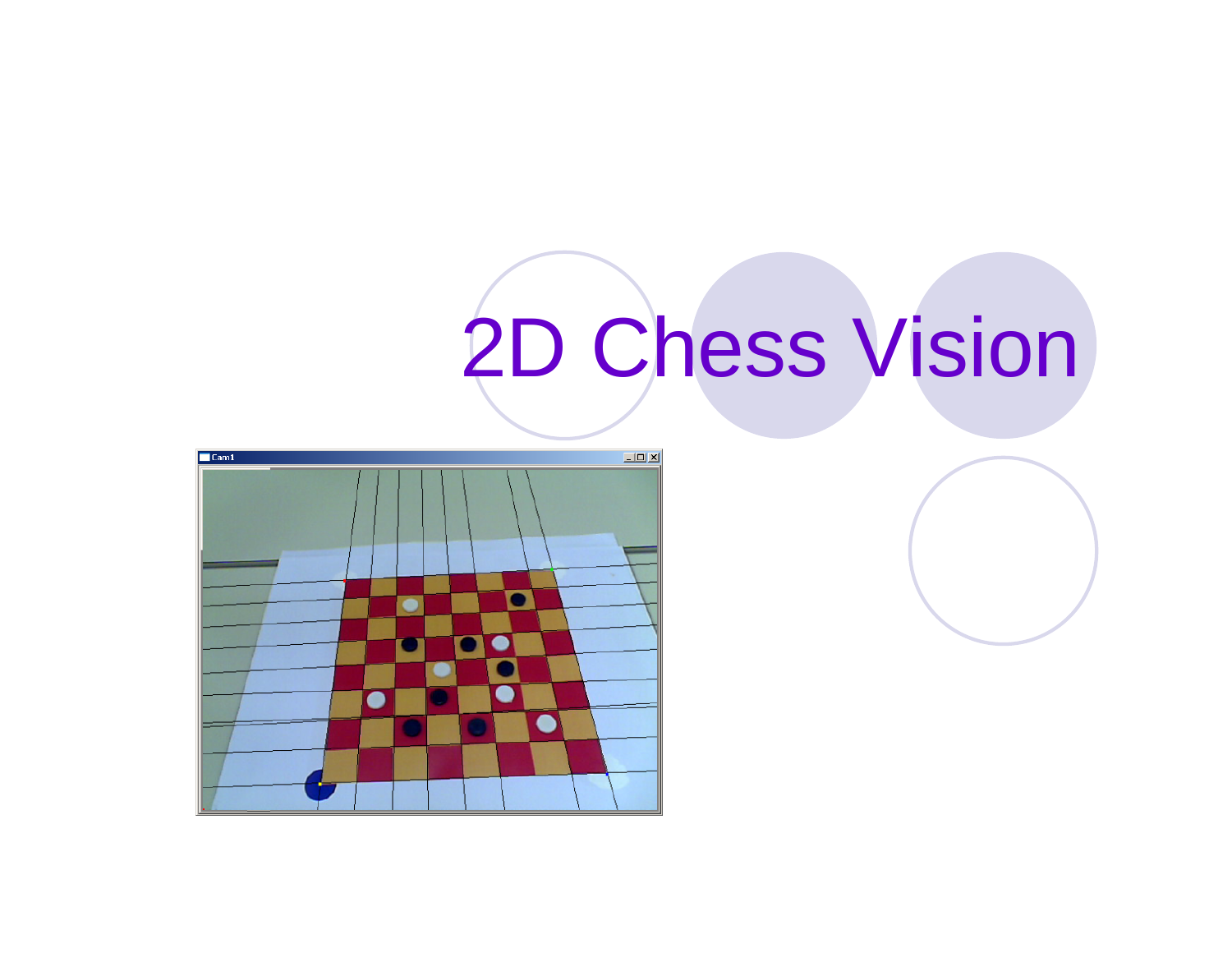### Step 1: Real-time Board Detection

#### 1a. Board corners detection

 Combination of line detection and corner detection:

Hough transform to detect lines and check for crosses with the detected corners to filter the outliners. Then 4 intersections by the borders are extracted.

 This method minimizes the errors caused by noise and outliers but it's slower than other methods. However, the speed is adequate for our chess game context.

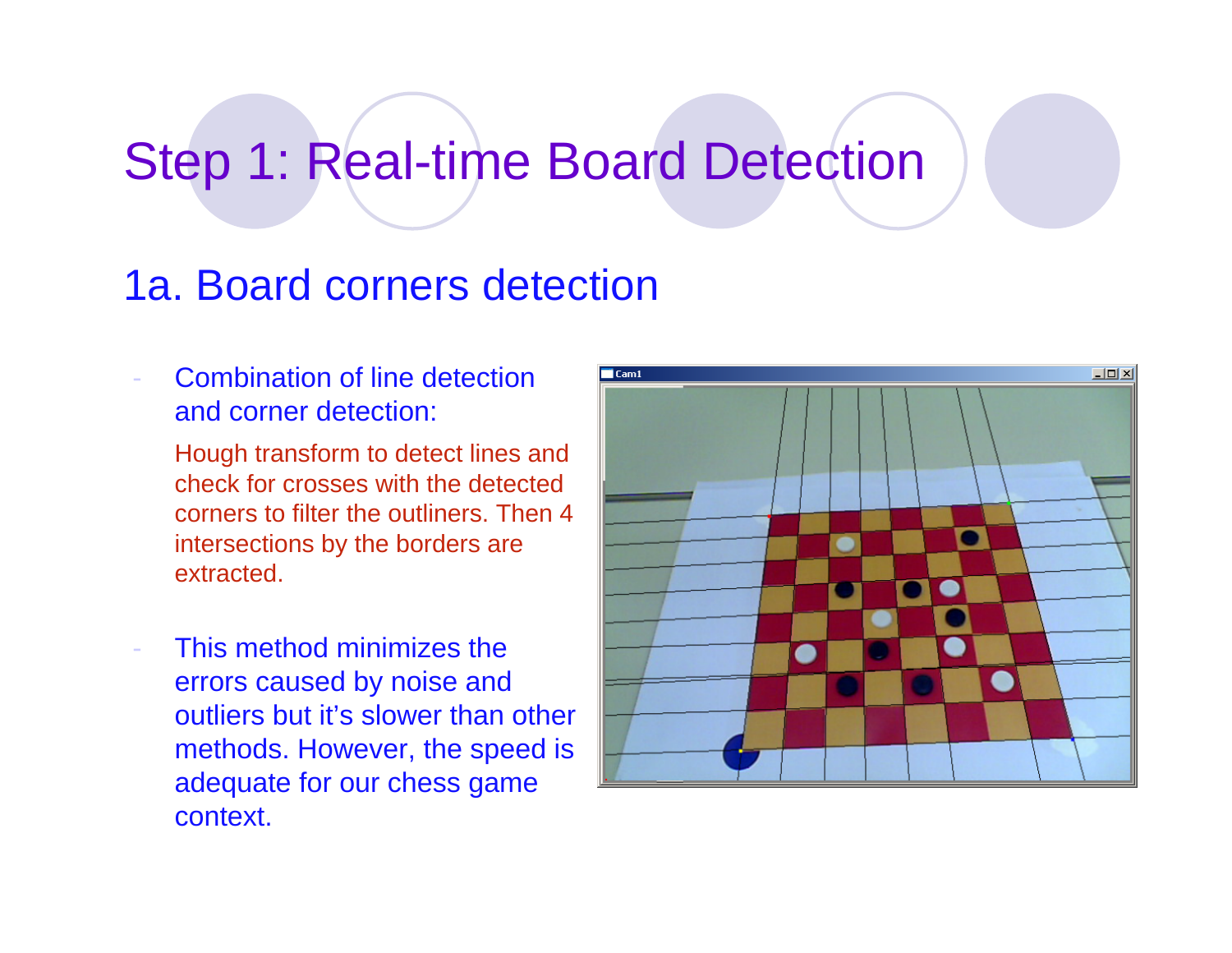### Step 1: Real-time Board Detection

#### 1b. Board orientation detection

- We mark the top-left corner with blue color.
- - After 4 corners are found, we detect the one with blue color, then sort them in clockwise sequence to send to next phase.

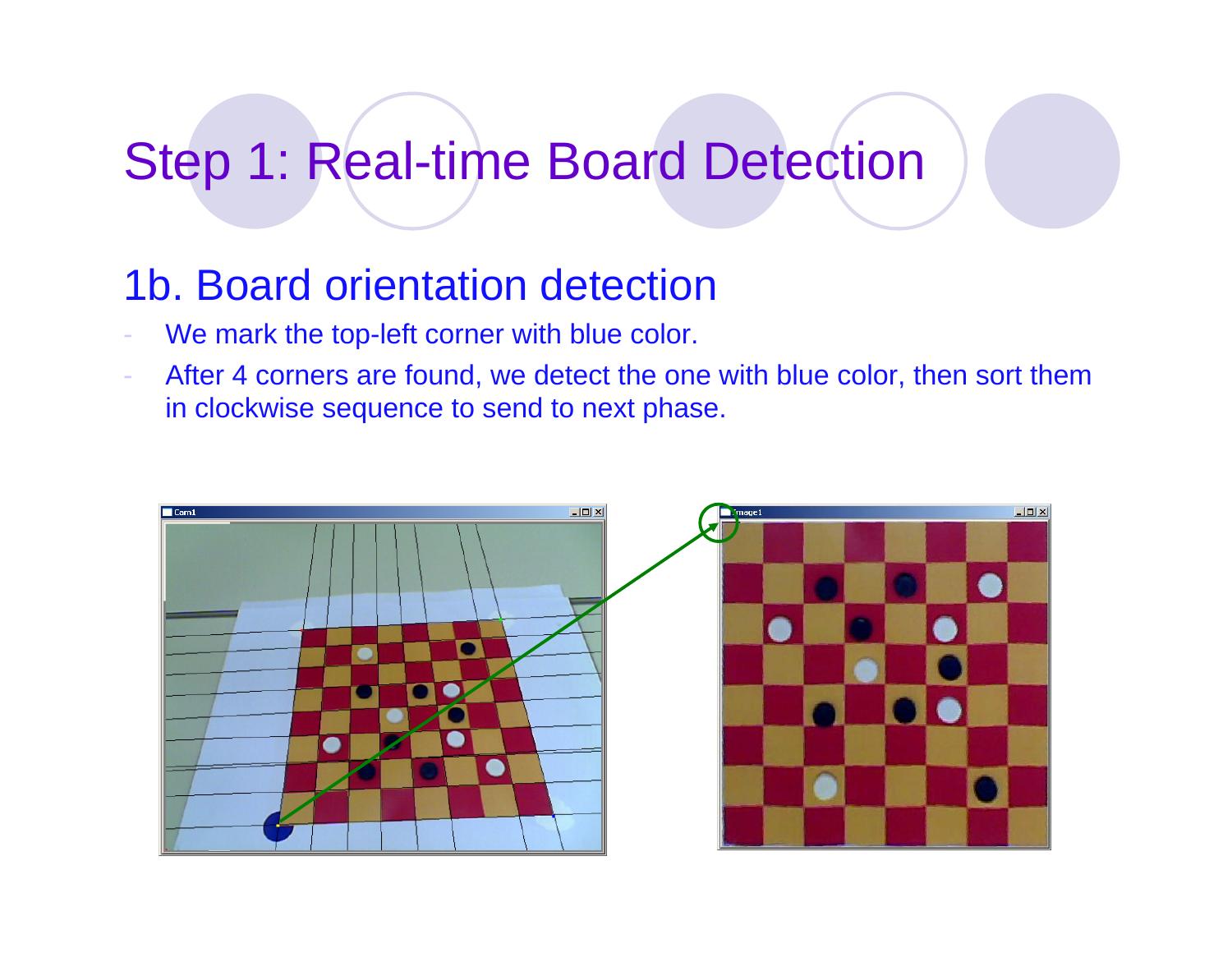### Step 2: Extraction & Undistortion of Board

- **z**  Using board corners detected from Step 1, extract and transform the board to a square board of size 480 x 480.
- **z**  This requires finding the perspective distortion, T of the captured board using the formula:

$$
\begin{bmatrix} x' \\ y' \\ 1 \end{bmatrix} = \begin{bmatrix} t_{11} & t_{12} & t_{13} \\ t_{21} & t_{22} & t_{23} \\ t_{31} & t_{32} & 1 \end{bmatrix} \begin{bmatrix} x \\ y \\ 1 \end{bmatrix}
$$

 $\bullet$ Destination scan was then used to undistort the image.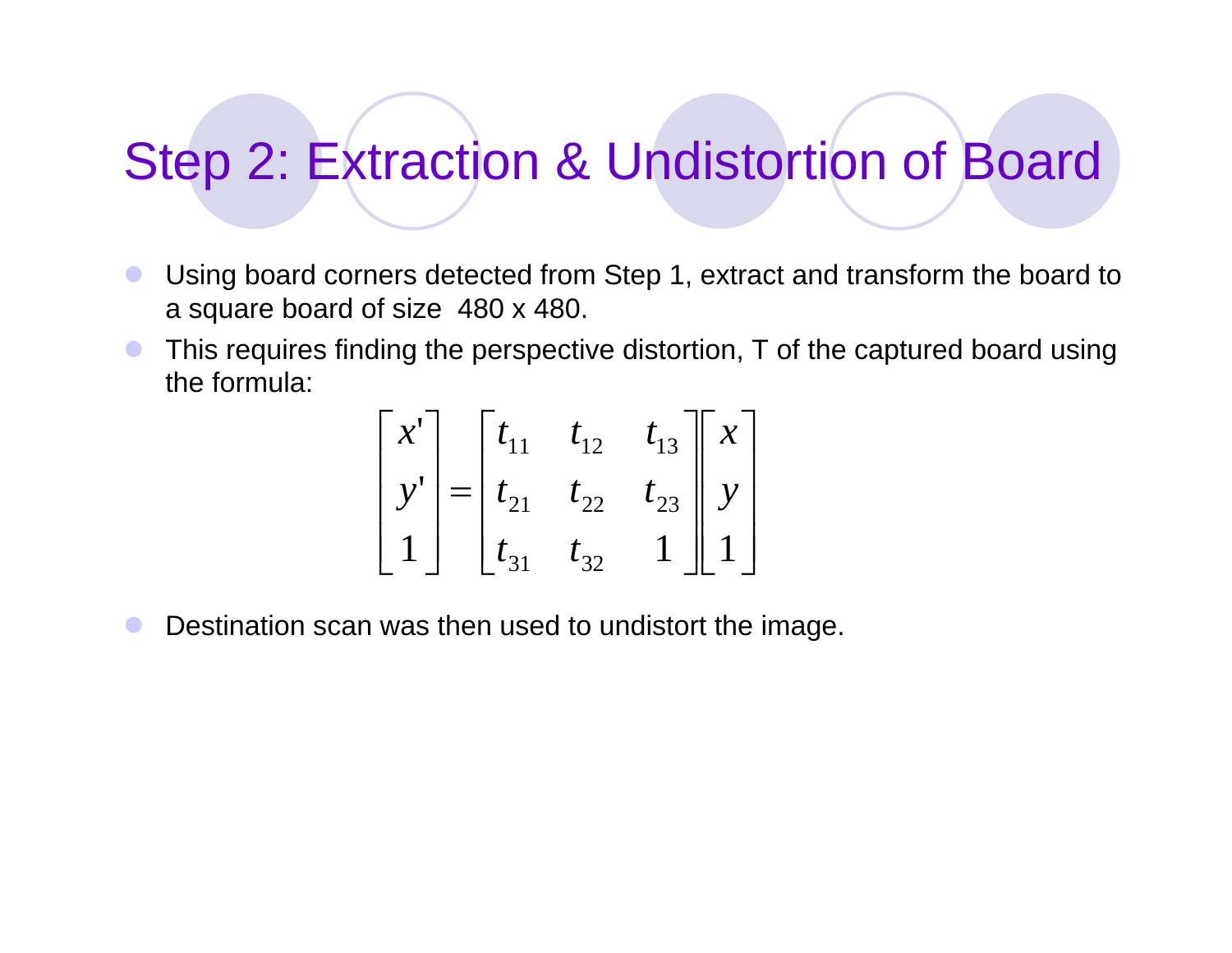- $\bullet$ Initially implemented method proposed by Farahat et al. [1].
- This method is very senstive to changing light condition.
	- Need to use a difference operator (between two consecutive image to compensate for lighting change) – even then it work best under lamp light.
	- We improved on this method to allow it to work on different lighting environment without using any difference operator or previous images.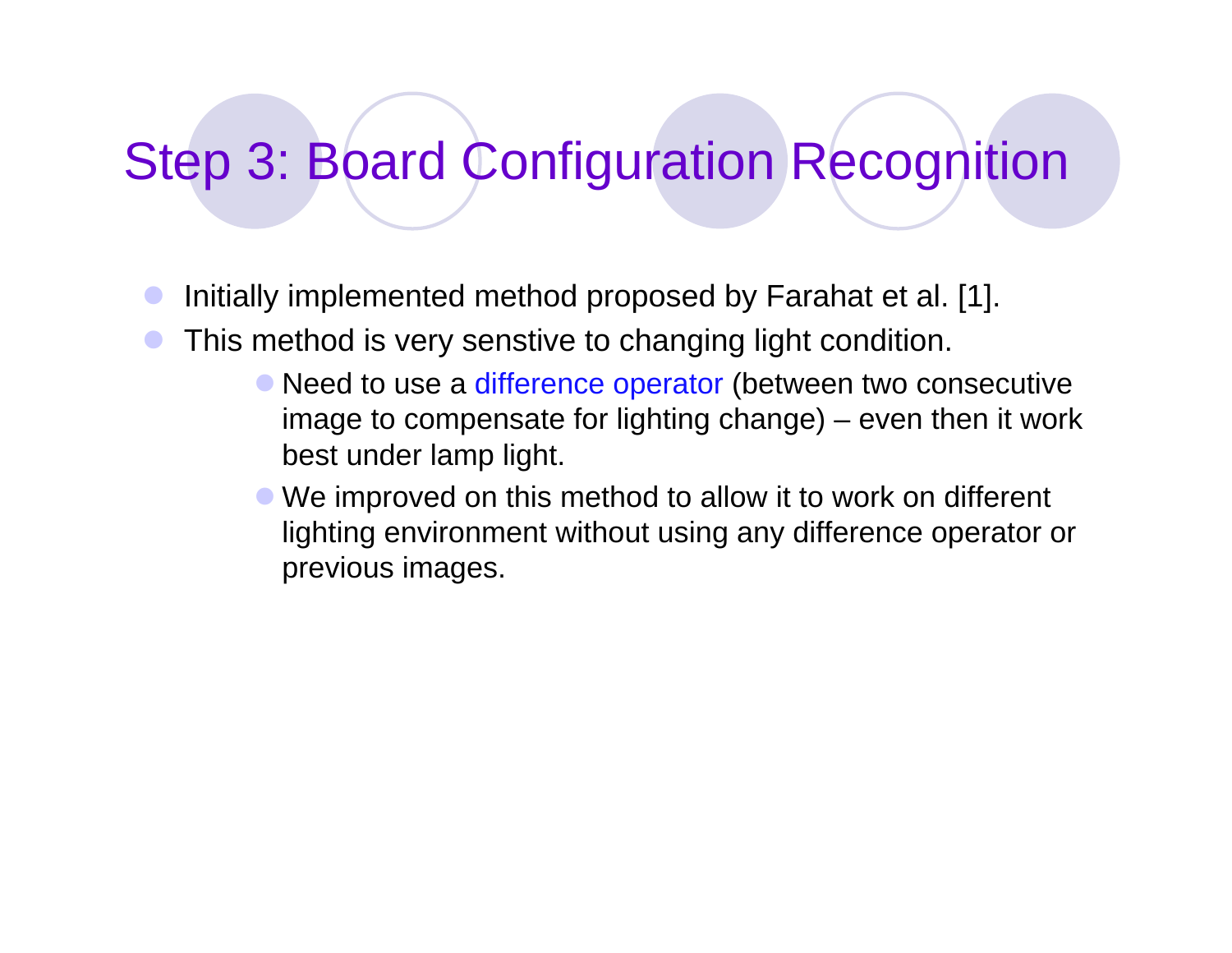#### 3a. 1st Pass: Filter out non-occupied chess square

After getting the undistorted chessboard, Canny edge detection is applied to the whole undistorted image.

Divide the canny chess board image into 8 x 8 chess square images and apply threshold to detect whether a chess square is occupied.

Square without chess piece is represented as 0 in the system





Undistorted image **Image with Canny detection**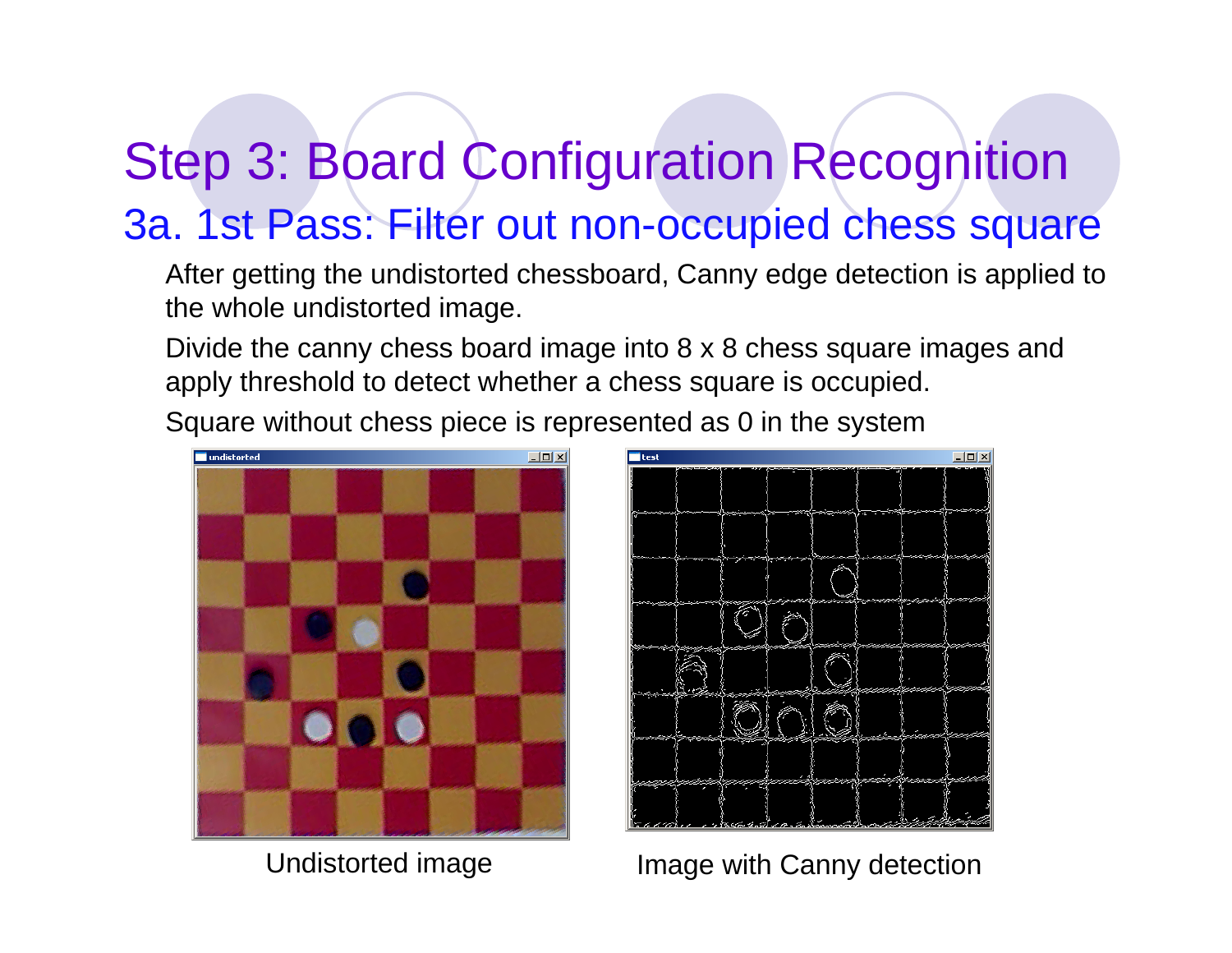3b. 2nd Pass: Determining color of chess piece in occupied chess square

- $\bullet$ Image is first converted to HSV
- $\bullet$ Value plane is used to determine whether the chess piece is black or white
- $\bullet$ Pixels are classified into 256 bins in the histogram
- $\bullet$ Black pixels are classified to range from the zero to the tenth bin
- $\bullet$  Number of pixels found in the first 10 bins were summed up to track the number of black pixels in each chess square
- $\bullet$  Chess piece is determined to be black (represented as 2) when the number of black pixels found in the chess square is above a threshold, else chess piece is white (represented as 1)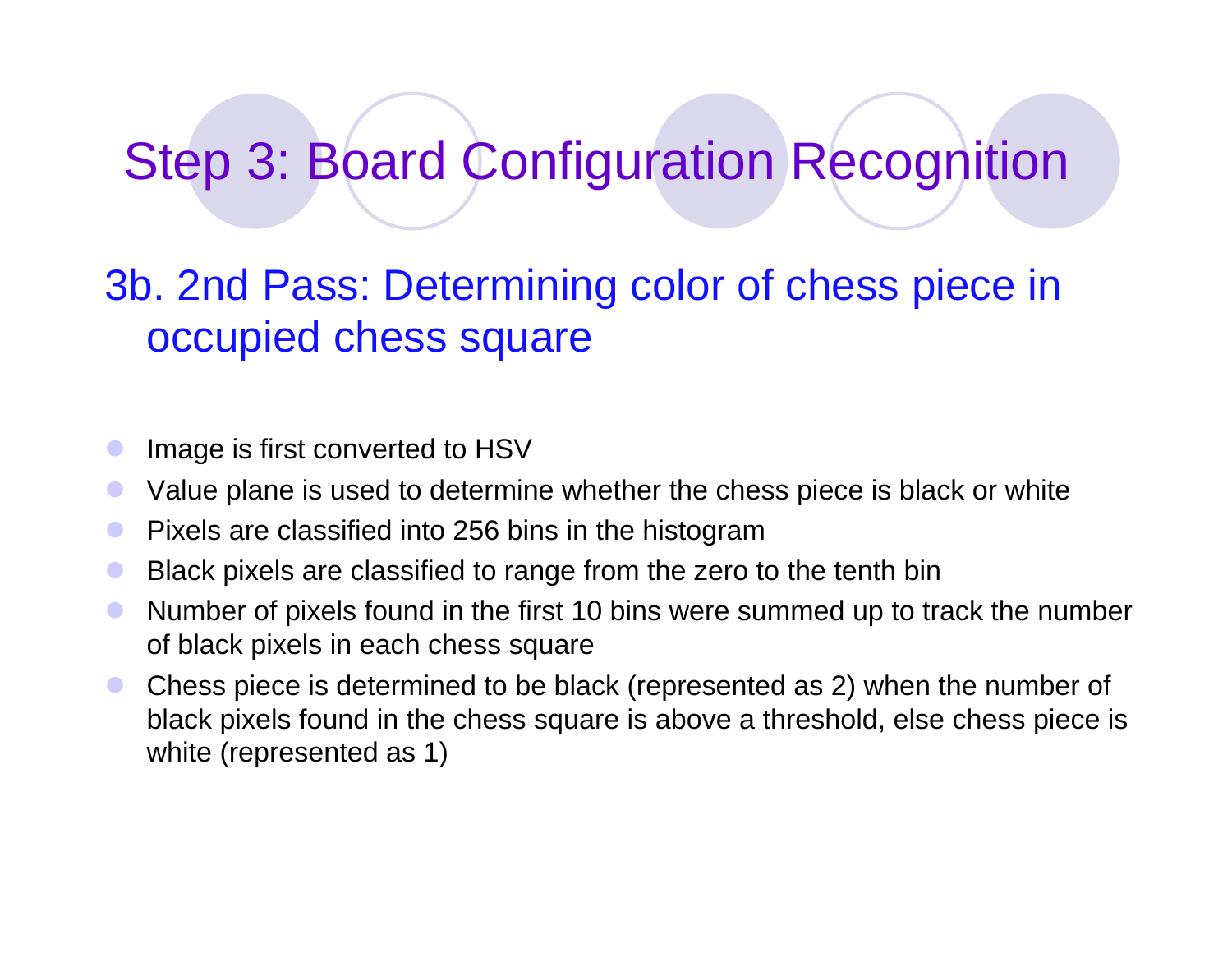# 3D Chess Vision

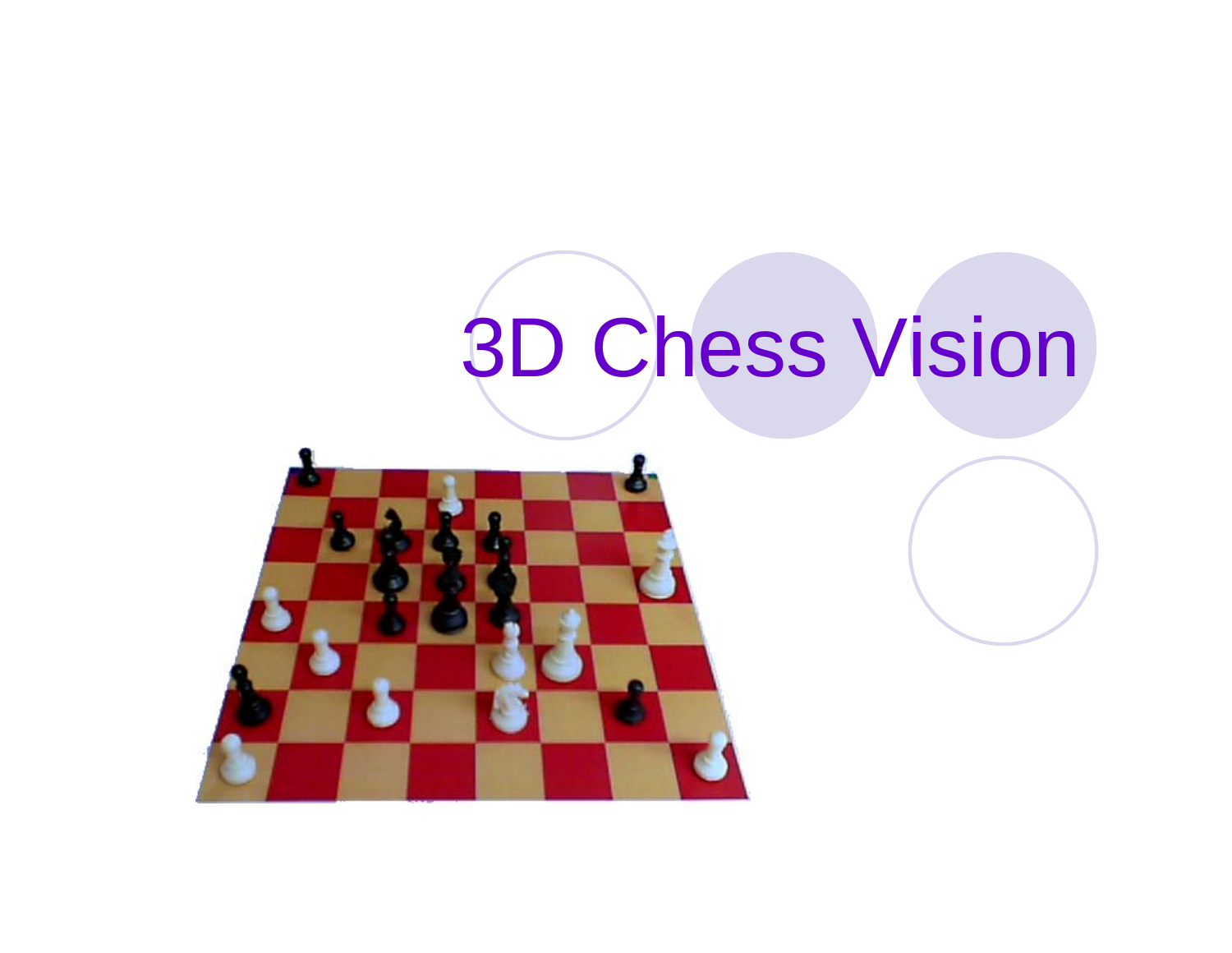# 3D Chess Vision



Step 1: Real-time Board Detection • Same as 2D chess but it's pre-calibrated.

Step 2: Extraction & Undistortion of Board • Same as 2D chess.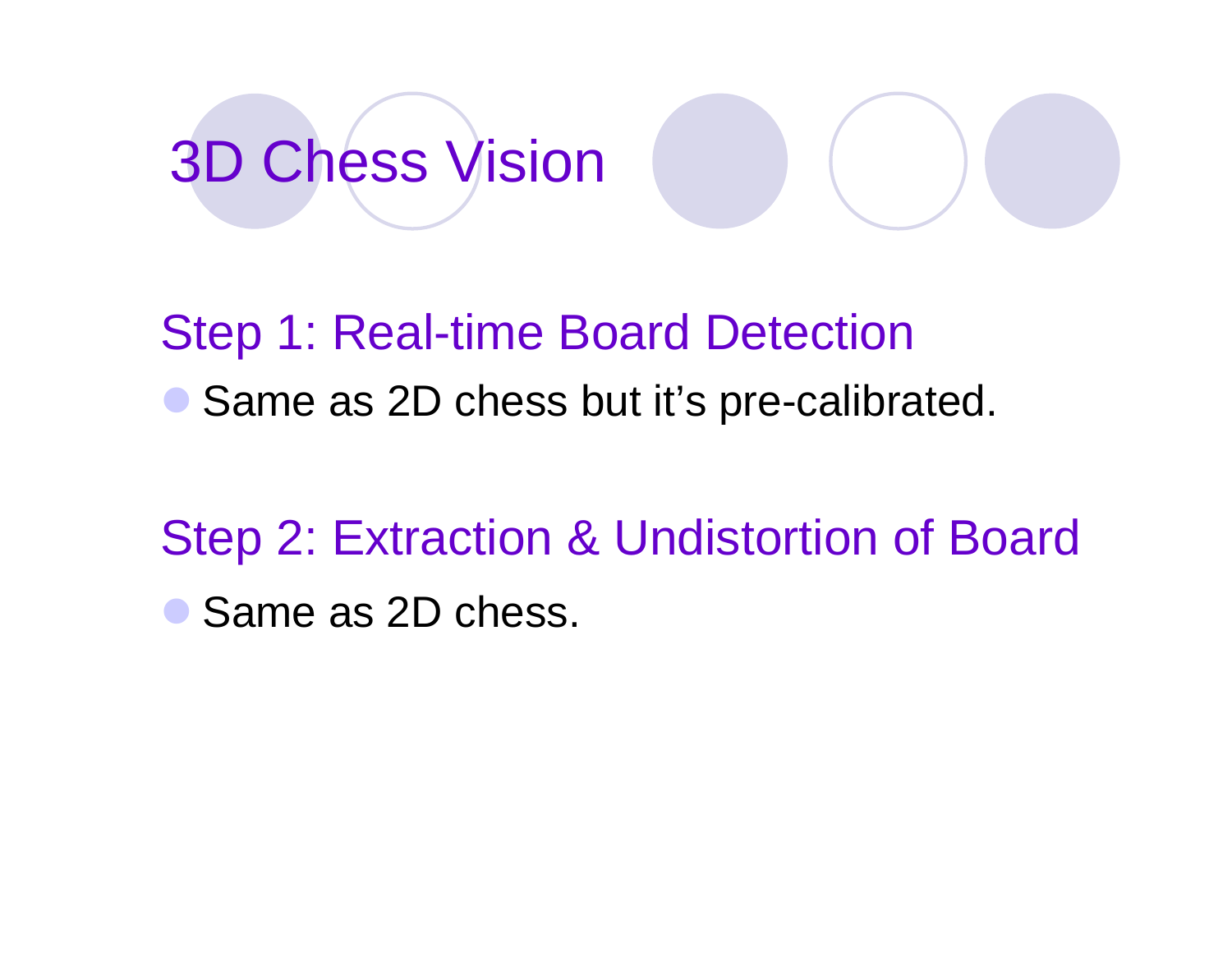#### **Setup**

- $\bullet$  Use two webcams positioned perpendicular to each other so that pieces appear occluded in one view may be seen from another view.
- Inititial configuration of board is provided.



1st view



2nd view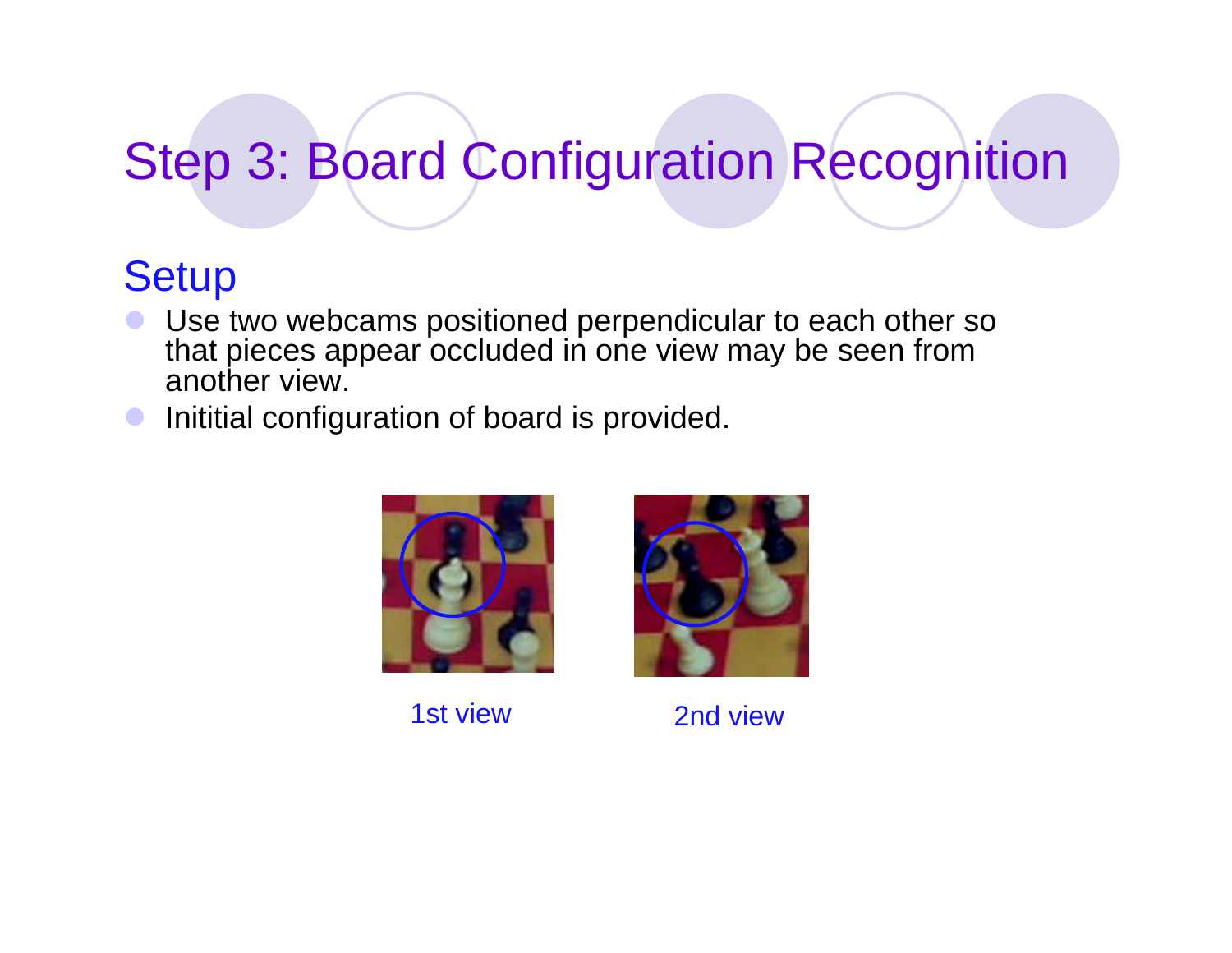#### Step 3a: Determine the two chess square

- $\bullet$ Divide the chess board image into 8 x 8 chess square images
- $\bullet$  For each chess square
	- O Obtain the abs difference images of both views for two consecutive frames.
	- $\circ$  Perform binary threshold set difference value above 30 for each pixel to 1, otherwise 0.
	- { Compute the total sum square difference for both difference image.
- $\bullet$  Find the two chess squares with maximum total sum square difference.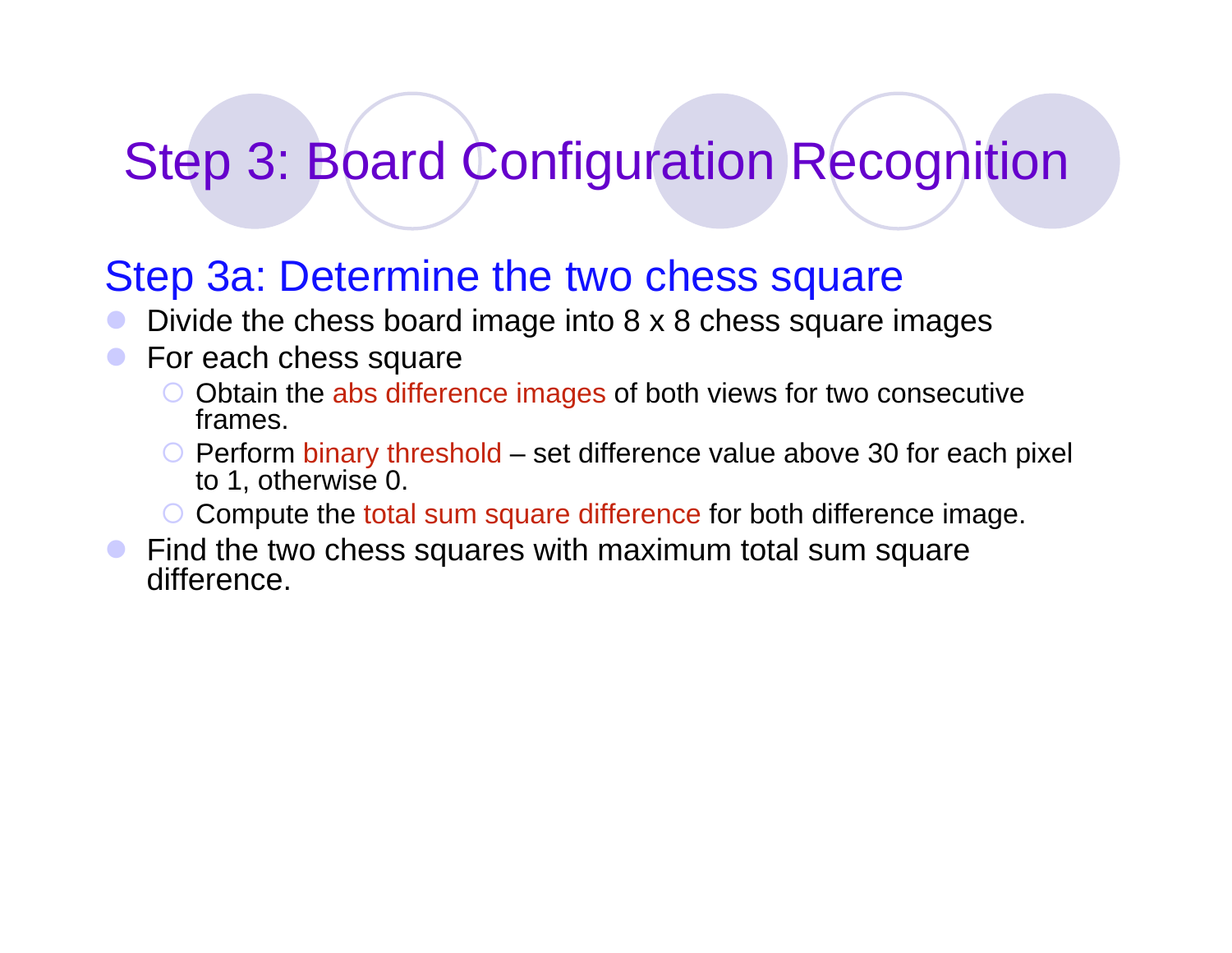#### Step 3b: Determine the changed configuration

- $\bullet$ If the original states one of the selected chess square  $= 0$ (unoccupied)
	- $\circ$  Swap the states of the two square

#### $\bullet$ Else (both squares are occupied)

- { Use Laplace to find edges of the current image for both squares.
- $\bullet$  Replace the state of chess square with more edges with the previous state of the chess square with less edges.
- Set the state of the chess square with less edges to 0 (unoccupied).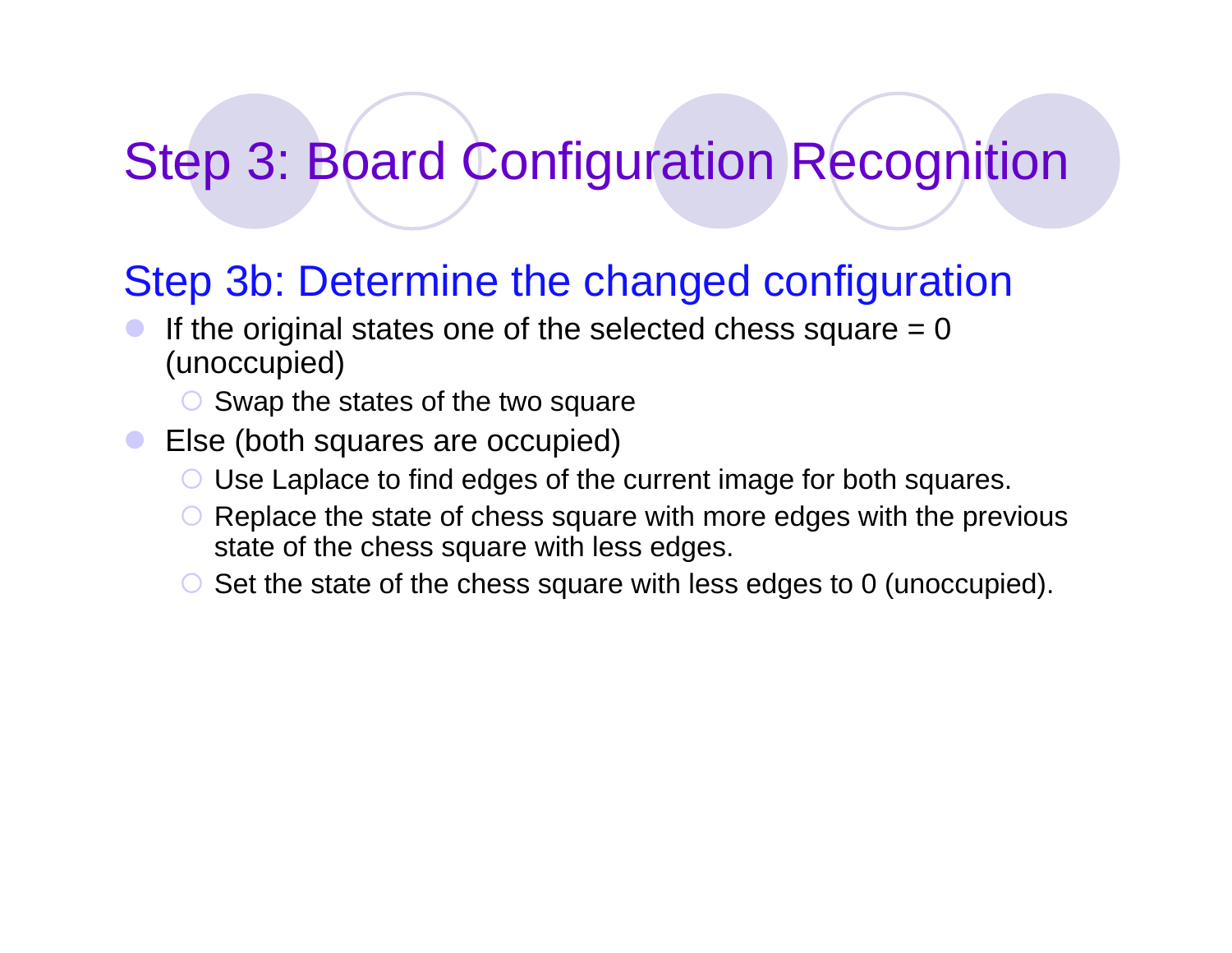## Implementation & Testing

#### $\bullet$ Implementation:

- { C++, OpenCV, OpenGL for Vision part.
- $\bigcirc$  Java socket programming for interface with game engine.

#### $\bullet$ Testing:

**O Perform stress tests to test for worst case scenario.** 



**O Perform testing under changing light condition.**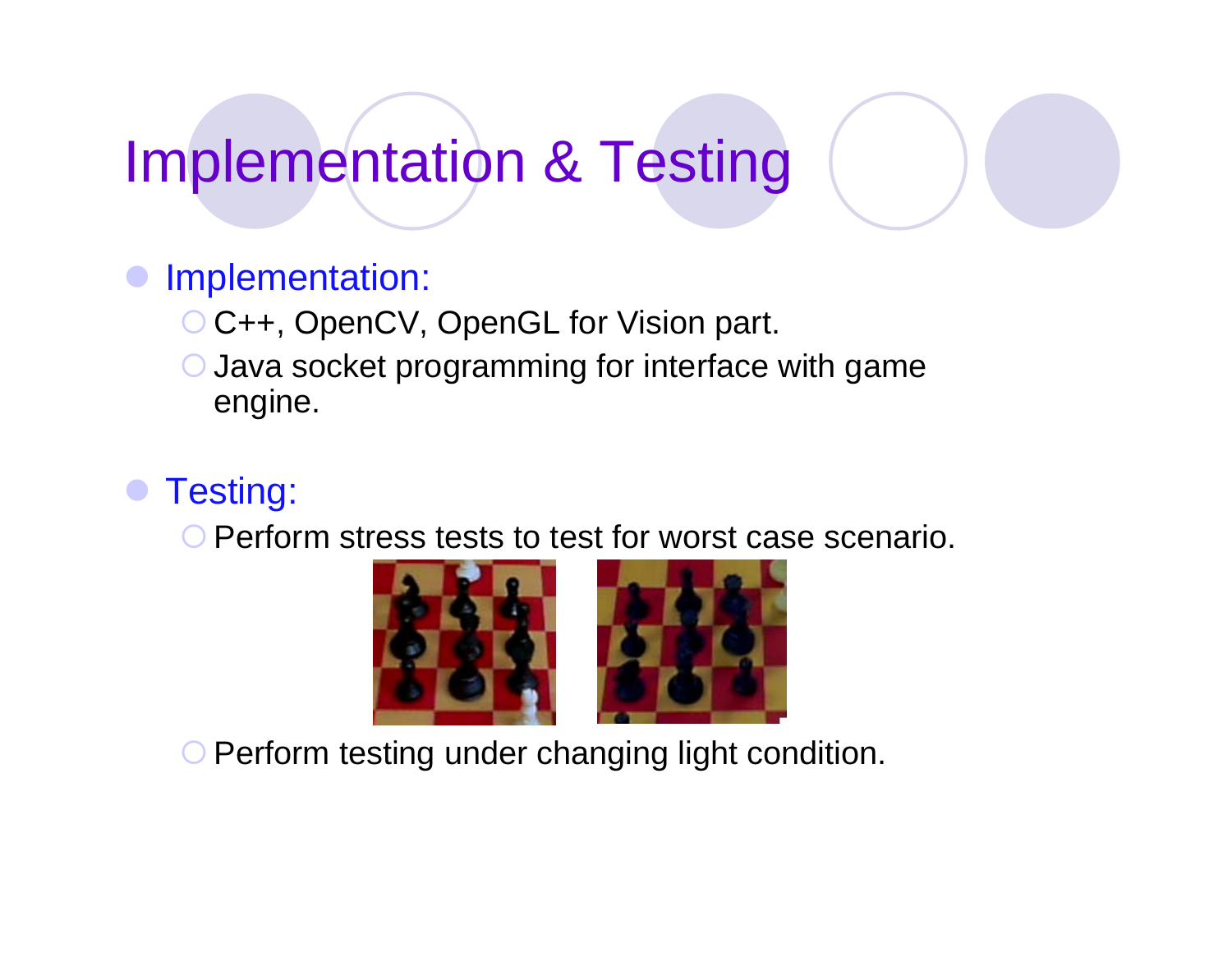### Problems encountered

 $\bullet$  Some image analysis methods work well for static images but very unstable when implemented in real-time.

#### $\bullet$ Real-time corner detection

- ${\color{black} \bigcirc}$ Trivial methods such as simple corner / color / corners detection is very unstable.
- { Solution: Use a combination of various methods to determine the corners.

#### $\bullet$ Real-time integration

- Sensitive to change of lightings / flickering fluorescent light / reflection.
- $\circ$  Solution: Iteratively change our methods to be more robust to changing environment conditions.

#### $\bullet$ **Crashing**

- ${\color{black} \bigcirc}$ Caused by two threads trying to access a same image file.
- { Solution: Implement a semaphore for locking the files accessed by the two threads.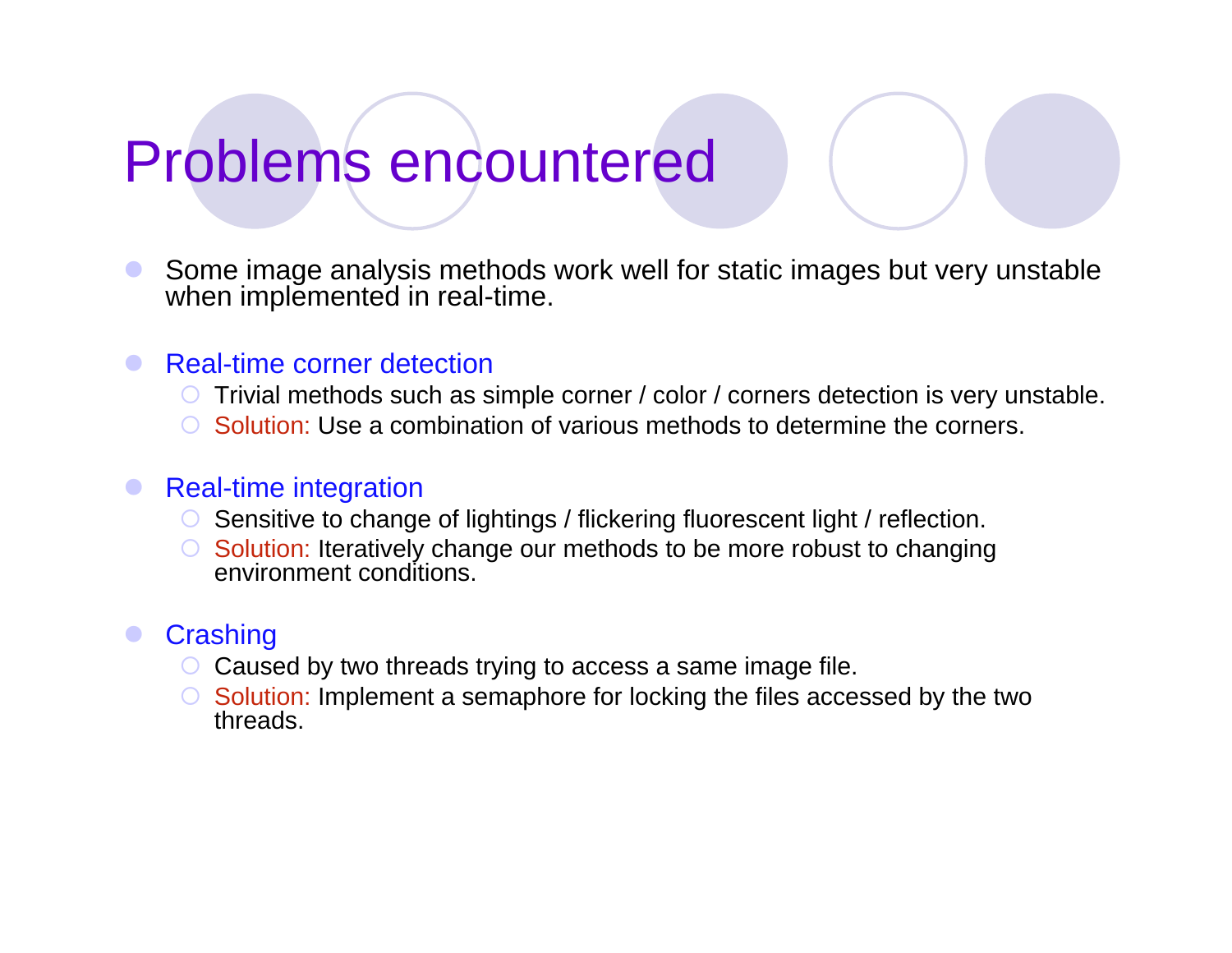# **Conclusion**

### • What we achieve?

- { Concrete implementation of the game Lines of Action with chess vision and AI module (2D version).
- { Successfully implemented both the 2D and 3D chess recognition.
- ${\color{black} \bigcirc}$ Improved on the robustness of the lighting
- ${\color{black} \bigcirc}$ Camera do not need to be mounted directly on top of the board
- { Chess board can be moved around in the middle of game play in the 2D version without affecting chess recognition
- O 2D version can take in any input configuration
- **O Background can allow for some noise**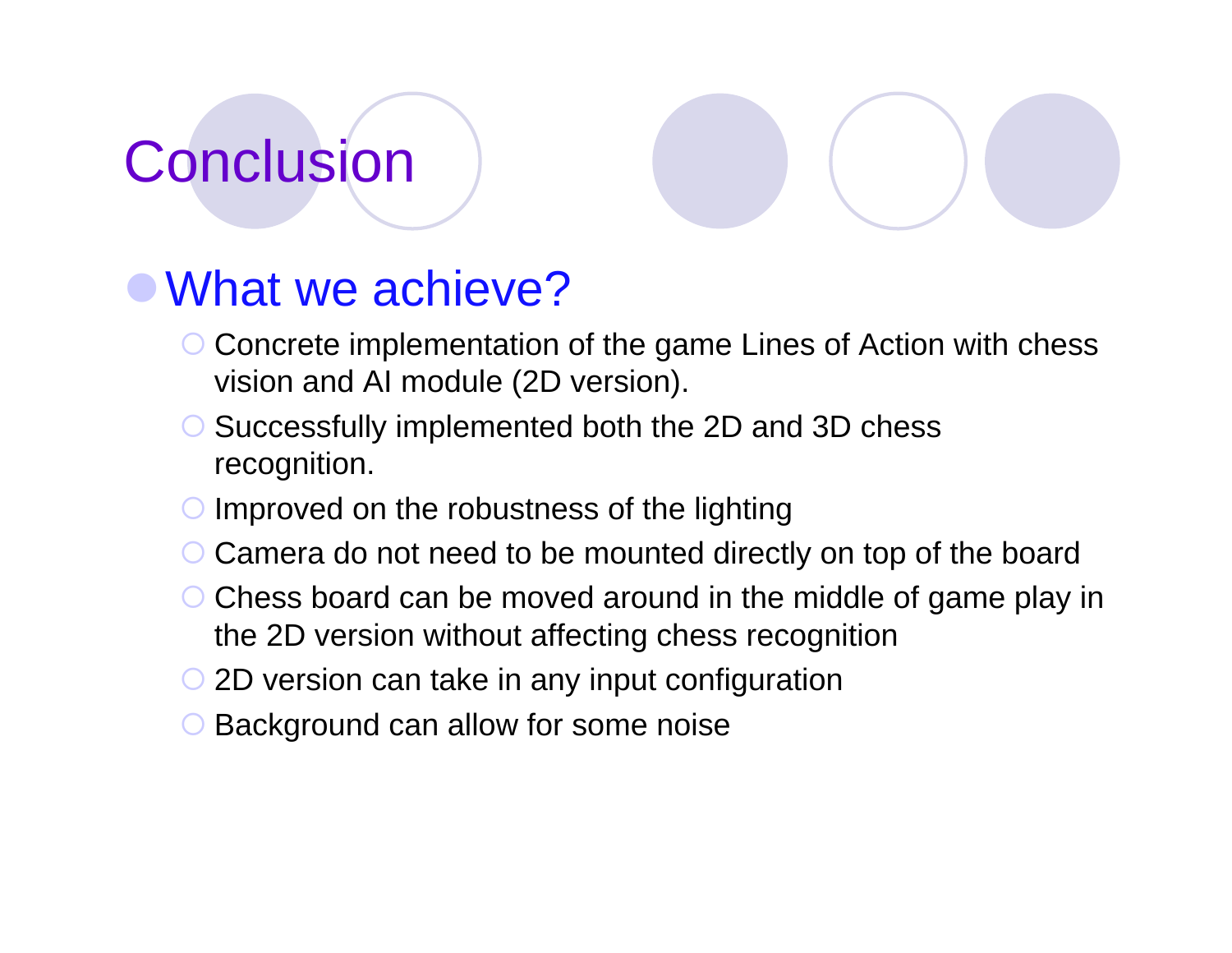# **Conclusion**

#### • What we have learnt?

- **OLearnt to develop a computer vision system and** implement in real-time.
- {Learnt to deal with increased noise in real time video due to change of light condition.
- Applied theories that we have learnt in class: Canny edge detection, corner detection, Hough transform, homography, color spaces.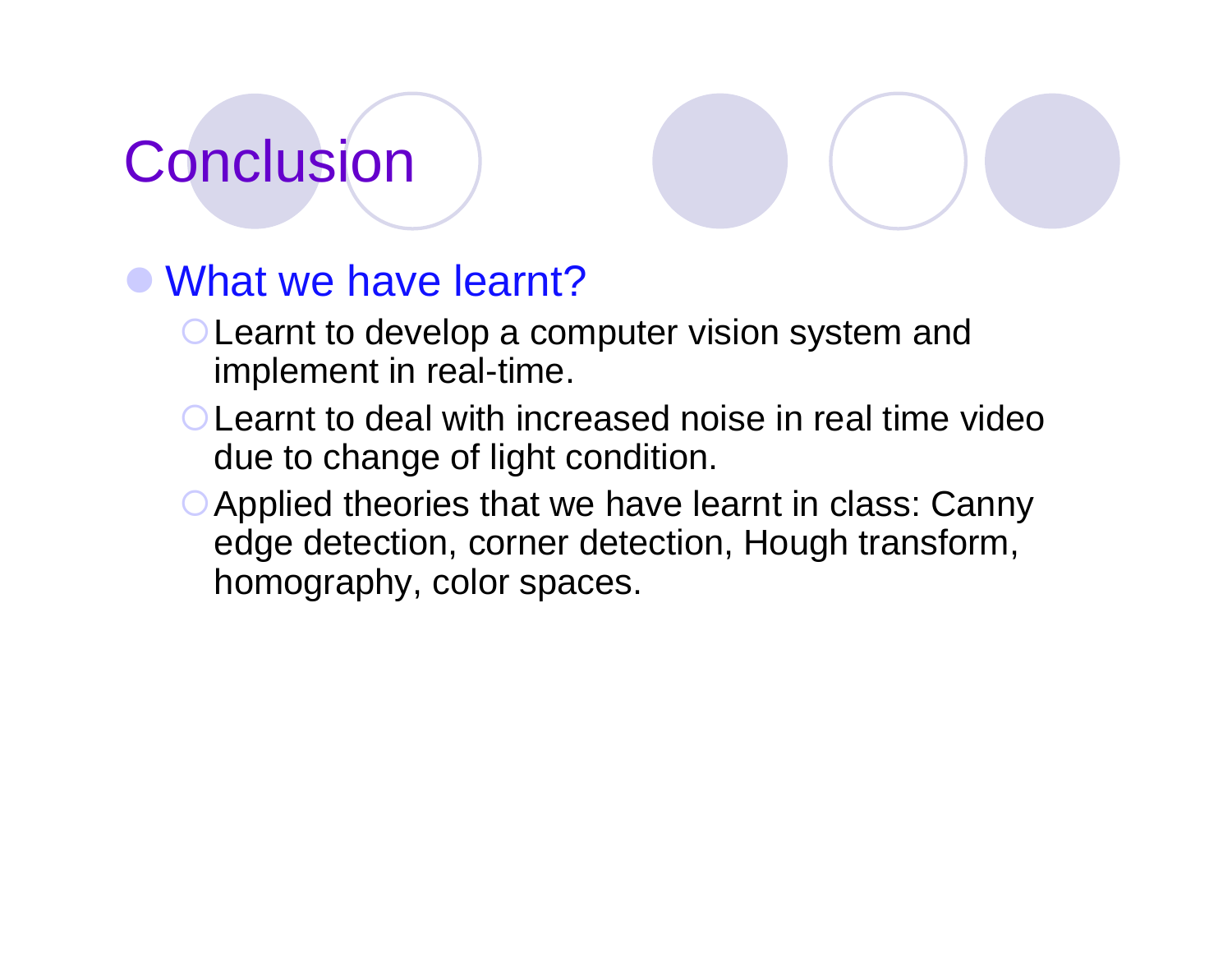# Reference

[1] A. K. Farahat, A. M. Hassan and M. A. El-Nagar, *A Vision System for Chess Playing Robots*, 46th IEEE Midwest Symposium On Circuits and Systems, December 27-30, 2003.

[2]David Urting, Yolande Berbers (2003), *MarineBlue: A Low-Cost Chess Robot*, Proceedings of the IASTED International Conference on Robotics and Applications (Hamza, M.H., ed.), pp. 76-81.